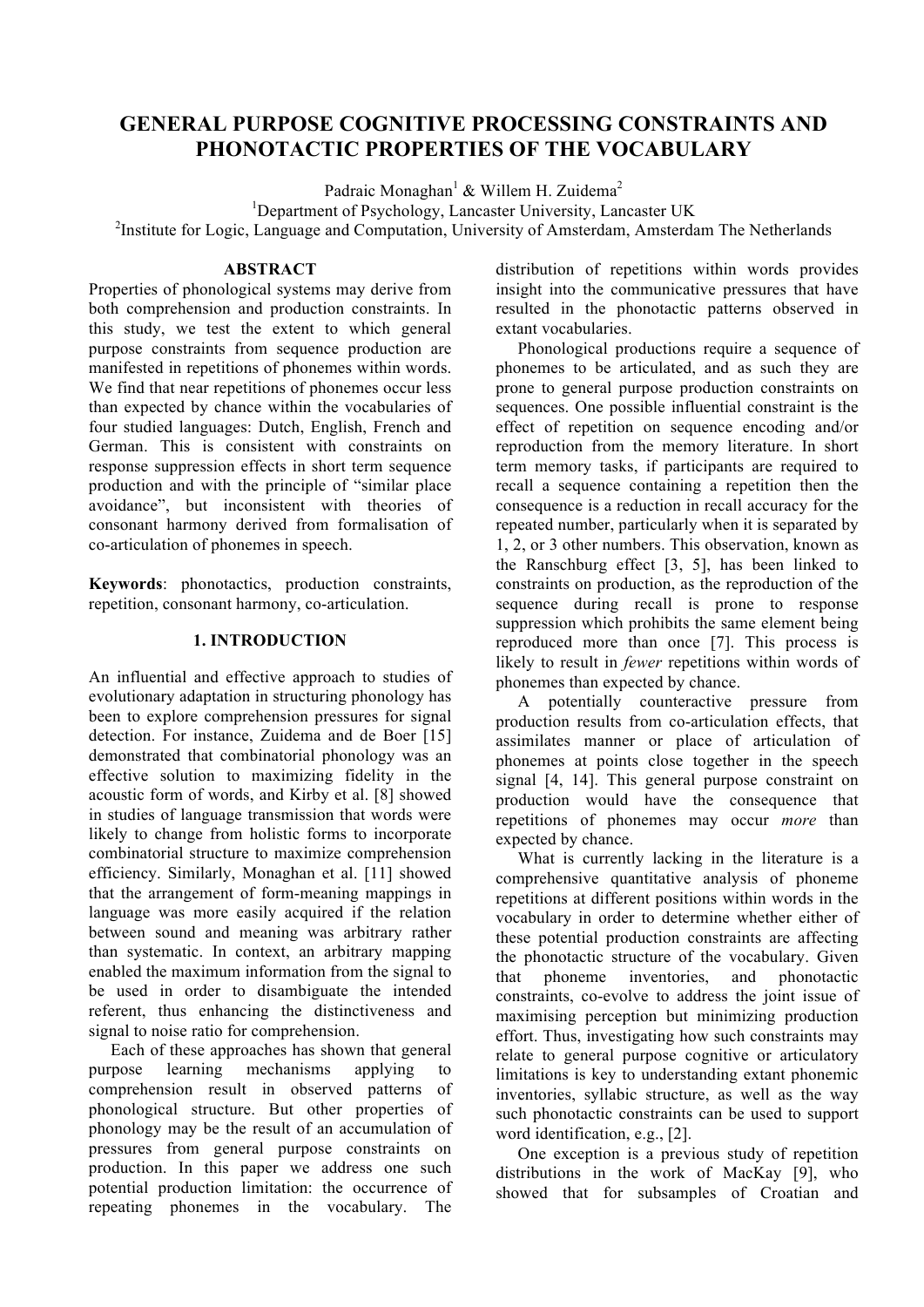Hawaiian, there appeared to be a peak of repetitions for vowels one phoneme apart, and a peak for repetitions of consonants 3 phonemes apart. However, these studies were on only small samples of the corpora, and the extent to which other phonotactic constraints were driving the effects – such as the sonority hierarchy – were not possible to discern in these small-scale analyses.

Related to this is a cross-linguistic analysis of "similar place avoidance", where pairs of consonants within words are less likely to have the same place of articulation [13]. Across 30 languages, there are fewer attested forms of words containing the same place of articulation for pairs of consonants. However, the distance between phonemes that contributed to the similar place avoidance was not determined, and nor was its relation to other properties of phonemes, such as similarities in manner of articulation.

We address the issue of whether repetitions are more or less likely than chance, where we take various other constraints into account in determining a baseline, random distribution of repetitions. If the co-articulation harmony hypothesis affects phonotactic structure then we would anticipate a greater number of repetitions between phonemes in the vocabulary than chance, whereas if the Ranschburg effect affects phonotactic structure of the vocabulary, then we would expect that repetitions of phonemes close together in the word occur at a frequency less than chance.

**Table 1**: Properties of the vocabularies used in the analyses.

| alialyses.                        |         |         |        |        |
|-----------------------------------|---------|---------|--------|--------|
| Property                          | Dutch   | English | French | German |
| Number of<br>words                | 117,116 | 53,699  | 62,123 | 79,675 |
| Mean word<br>length<br>(phonemes) | 9.090   | 6.970   | 6.852  | 8.890  |
| Number of<br>distinct<br>ohonemes | 44      | 53      | 39     | 57     |

## **2. CORPUS PREPARATION**

We investigated four different languages: Dutch, English, French, and German. The vocabulary lists were taken from the CELEX database [1] for Dutch, English, and German, and from Lexique 3.80 [12] for French. Only forms that were attested in the corpora used to generate frequency information were included (so for the CELEX lists, and for Lexique where frequency information was taken from the film under-titles database, frequency was  $> 0$ ). Lists of words included only unique phonological forms, so homophones occurred only once in each vocabulary. Forms that comprised more than one word in the databases were also omitted, but compound forms that were listed as a single word were included. Table 1 shows the characteristics of each vocabulary.

### **3. REPETITIONS OF CONSONANTS AND VOWELS**

### **3.1. Analysis**

For each vocabulary, we investigated the withinword repetitions at different distances, from 1 (adjacent phonemes) to 10 (with 9 intervening phonemes) phonemes apart. Note that for larger distances, only the longer words in the vocabulary would be contributing to the counts. At each distance, the number of repetitions of phonemes was assessed. These were separated into repetitions containing consonants and those containing pairs of vowels, in order to account for different phonotactic constraints applying to vowels and consonants – i.e., vowels tend to be preceded and followed by consonants [6]. Thus, for the word "popular" (/pɒpjʊlə/), at separation distance of one, the consonant pair /pj/ would be assessed for repetitions, and at this distance this resulted in no vowel-vowel pairs. For the vowels, at this separation distance, the word contributed no repetitions. Then, for distance of 2, the pairs /pp/ and /jl/ for the consonants, and /ʊə/ for the vowels would be assessed. At this separation distance, the word contributed one repetition in the consonant analysis (/pp/). Then, repetitions at separation distance of 3 were calculated, and so on up to distance of 10 phonemes (though for the word "popular", there were no phoneme pairs assessed beyond separation distance of 6 phonemes).

In order to determine whether the repetitions in the vocabulary occurred with frequency greater or less than expected by chance, we compared the actual number of repetitions to a random baseline distribution, where the phonemes within consonant pairs or within vowel pairs at each separation distance were randomly reassigned and the number of repetitions that occurred by chance was determined. This was repeated 10,000 times in a Monte Carlo analysis.

The resulting baseline distributions were similar to normal distributions, and so we determined the Zscore of the actual repetitions that occurred against the random distribution. Z-scores less than 0 indicate actual repetitions occur less than expected by chance, Z-scores greater than 0 indicate actual repetitions are greater than expected by chance. Zscores  $> |2.81|$  are significantly different than chance  $(p < .05)$ .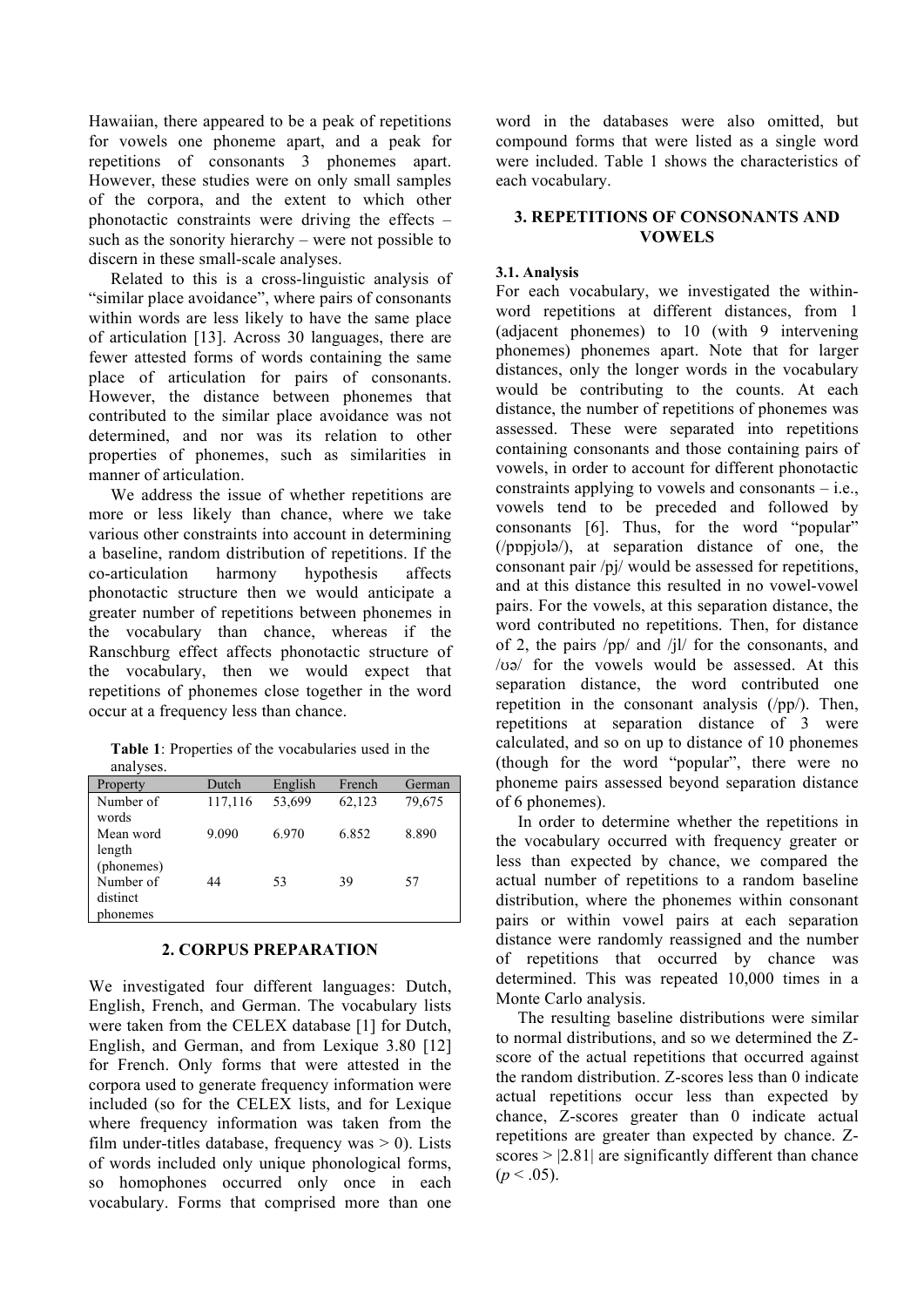#### **3.2. Results**

Figure 1 shows the results of the analysis of consonant repetitions and vowel repetitions, respectively, within each vocabulary. The x-axis indicates the number of phonemes intervening between the repetition. The y-axis indicates the Zscore of the actual number of repetitions against the repetitions resulting from randomised versions of the corpus.

**Figure 1**: Repetitions of consonants (upper) and vowels (lower).



The results were very similar across all the languages. Not unexpectedly, there were fewer immediate repetitions than expected by chance for both vowels and consonants (separation distance 1). However, this suppression of repetition also pertained for separations up to 5 apart for the consonants, and 3 apart for vowels. For consonants separated by more than 5 other phonemes, there was variation across the languages for whether repetitions were at chance, or slightly above chance. Both Dutch and French had more repetitions than expected by chance at separation distances 5 and 6, and English and German were not significantly different than chance.

For the vowels, there was a general pattern of greater repetitions than expected by chance for separation distances 4 to 6. For longer separation distances, the distribution of repetitions converged to chance levels.

The general pattern of repetitions observed in these four languages is somewhat consistent with that of MacKay's [9] analyses of small subsets of corpora in Croatian and Hawaiian, and is in alignment with general cognitive processing constraints that drive the Ranschburg effect in short term memory tasks. Thus, across these languages, there are fewer instances of words such as "bob" or "blob", than there are words without repetitions such as "bod" or "blot".

**Table 2**: Mock example of calculating, separated by one other phoneme, consonant repetitions, repetitions modulated by manner, and repetitions modulated by place of articulation. Note for randomised same manner, phonemes are randomised across sets with the same manner of articulation (so only phonemes in the pairs p\_g,  $t_p$ ,  $b_b$ , and  $b_p$  are interchangeable, and v v is only interchangeable with itself). For randomised same place, only phonemes in the pairs p b and b p are interchangeable, s t is only interchangeable with itself, and v\_v is only interchangeable with itself.

| Word  | Con   | Ran   | Same  | Ran   | Same  | Ran   |
|-------|-------|-------|-------|-------|-------|-------|
|       | pairs | Con   | mann. | Same  | place | Same  |
|       |       | pairs | pairs | mann. | pairs | place |
| pop   | $p_p$ | $p_p$ | $p_p$ | pg    | $p_p$ | $p_b$ |
| sot   | s t   | $s_b$ |       |       | s t   | s t   |
| top   | t p   | t v   | t p   | t p   |       |       |
| bob   | b b   | b t   | b b   | b b   | b b   | b p   |
| bog   | b g   | b p   | $b_g$ | $b_p$ |       |       |
| viv   | V V   | v g   | v v   | V V   | V V   | $V$ V |
| Total |       |       |       |       |       |       |
| Reps  | 3     |       | 3     | 2     | 3     | 2     |

### **4. REPETITIONS OF CONSONANTS MODULATED BY MANNER AND PLACE**

### **4.1. Analysis**

The previous analyses of consonants take as a random baseline any two consonants, and reorder their co-occurrences. However, there are phonotactic constraints that operate over phonemes in terms of their manner of articulation that are due to syllabic structure rather than other limitations on phoneme occurrences within these structures. For instance, the sonority hierarchy permits plosive-approximant sequences in onsets but not in codas of syllables. To better respect these potential constraints that derive from the syllable structure, we repeated the analyses of consonant repetitions, but differentiated repetitions according to manner of articulation. Thus, only the phoneme pairs with similar manner of articulation were considered and random reassignments of the phonemes to these pairs occurred within manner of articulation pairs. So, for the example /pɒpjʊlə/, at separation distance 2 for the plosive manner of articulation only /p-p/ contributed to the set of plosive pairs to be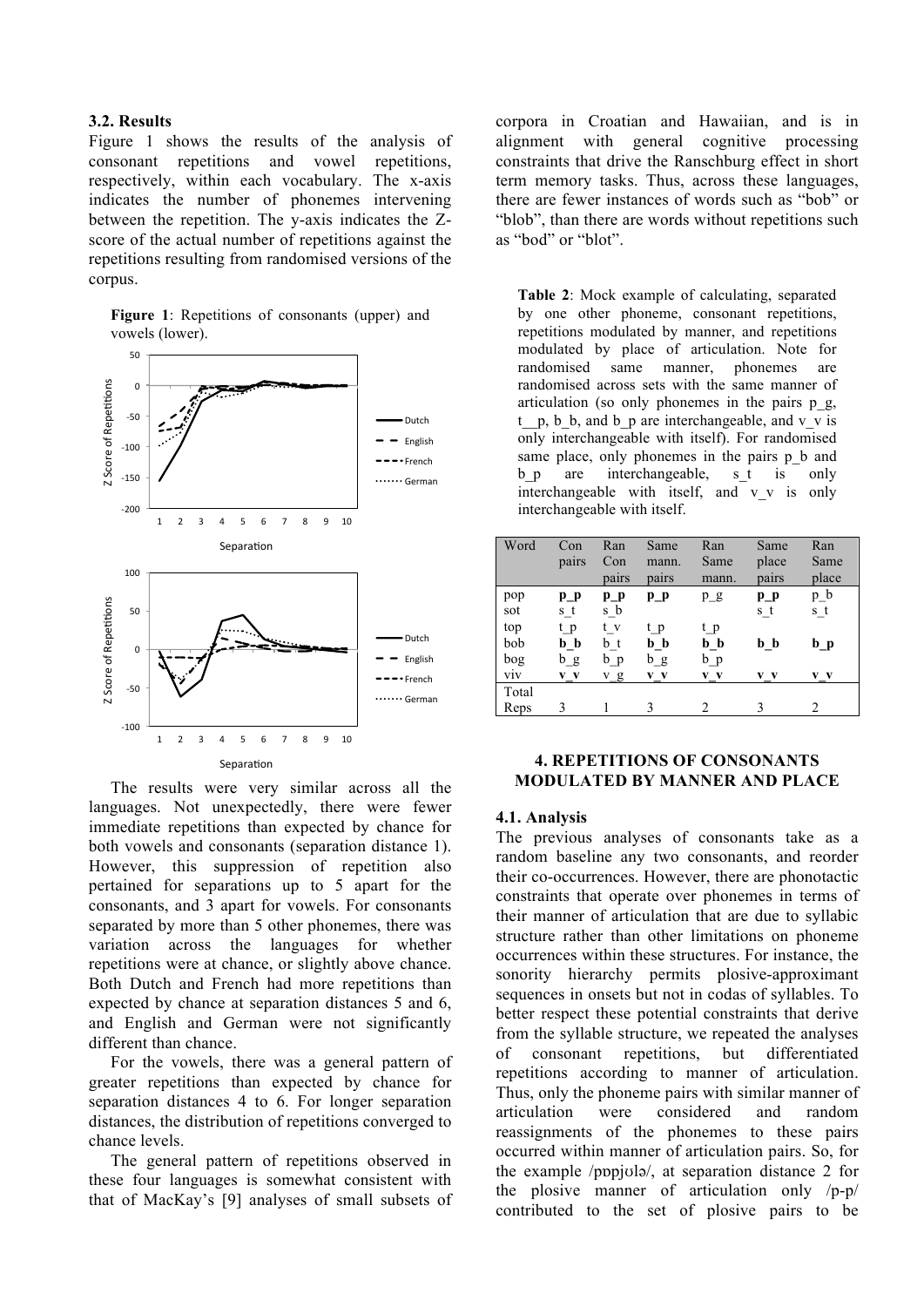reassigned, and only /j-l/ contributed to the set of approximant pairs to be reassigned. These randomized sublists were then tested for repetitions and the results were summed and compared to the actual repetitions occurring in the vocabulary. Table 2 shows a mock example of the calculations.

A similar analysis was performed but this time considering pairs of consonants that had the same place of articulation (so for the /pɒpjʊlə/ example, /p-p/ would be entered into the set of bilabial phonemes for random reassignment but /j-l/ would not be included in a randomized set because the place of articulation differed (see Table 2 for an example). The effect of these analyses modulated by manner or by place was to inflate the repetitions of phonemes that occurred by chance in the Monte Carlo randomized analyses.



#### **Figure 2**: Repetitions of consonants modulated by manner (upper) and place (lower) of articulation.

### **4.2. Results**

The results are shown in Figure 2 for consonant repetitions modulated by manner of articulation, and modulated by place of articulation. The effects generally reflect the previous analyses: repetitions occur less than expected by chance for consonants that occur close together in words. The avoidance of place similarity for near consonants reflected that of previous studies of the similar place avoidance principle [2, 12] but showed in addition that separation distance weakened the avoidance effect.

### **5. REPETITIONS OF ABSTRACT STRUCTURE**

### **5.1. Analysis**

The analyses thus far have assumed that constraints on repetition apply at the phoneme level. Thus, it is still possible for consonant harmony effects to be observed, which apply more abstractly to classes of phonemes with similar place or manner of articulation. Hence, repetitions of individual phonemes could be inhibited, but still repetitions of phonemes of the same manner of articulation could occur more than expected by chance. This would be a way in which consonant harmony effects could coexist with reduced repetition of individual phonemes. In the final set of analyses, we assessed the extent to which repetitions of phonemes with the same manner of articulation were repeated at different separations within the vocabulary. Thus, if a plosive occurred with any other plosive that would be counted as an occurrence of a repetition. The random baseline was computed by randomly assigning phonemes to positions, but then measuring the manner of articulation of these randomly rearranged vocabularies. A similar analysis was conducted for phonemes with the same place of articulation.



#### **Figure 3**: Repetitions of phonemes with same manner (upper) and place (lower) of articulation.

#### **5.2. Results**

Figure 3 shows the results for repetitions of phonemes with the same manner of articulation and for phoneme repetitions with the same place of